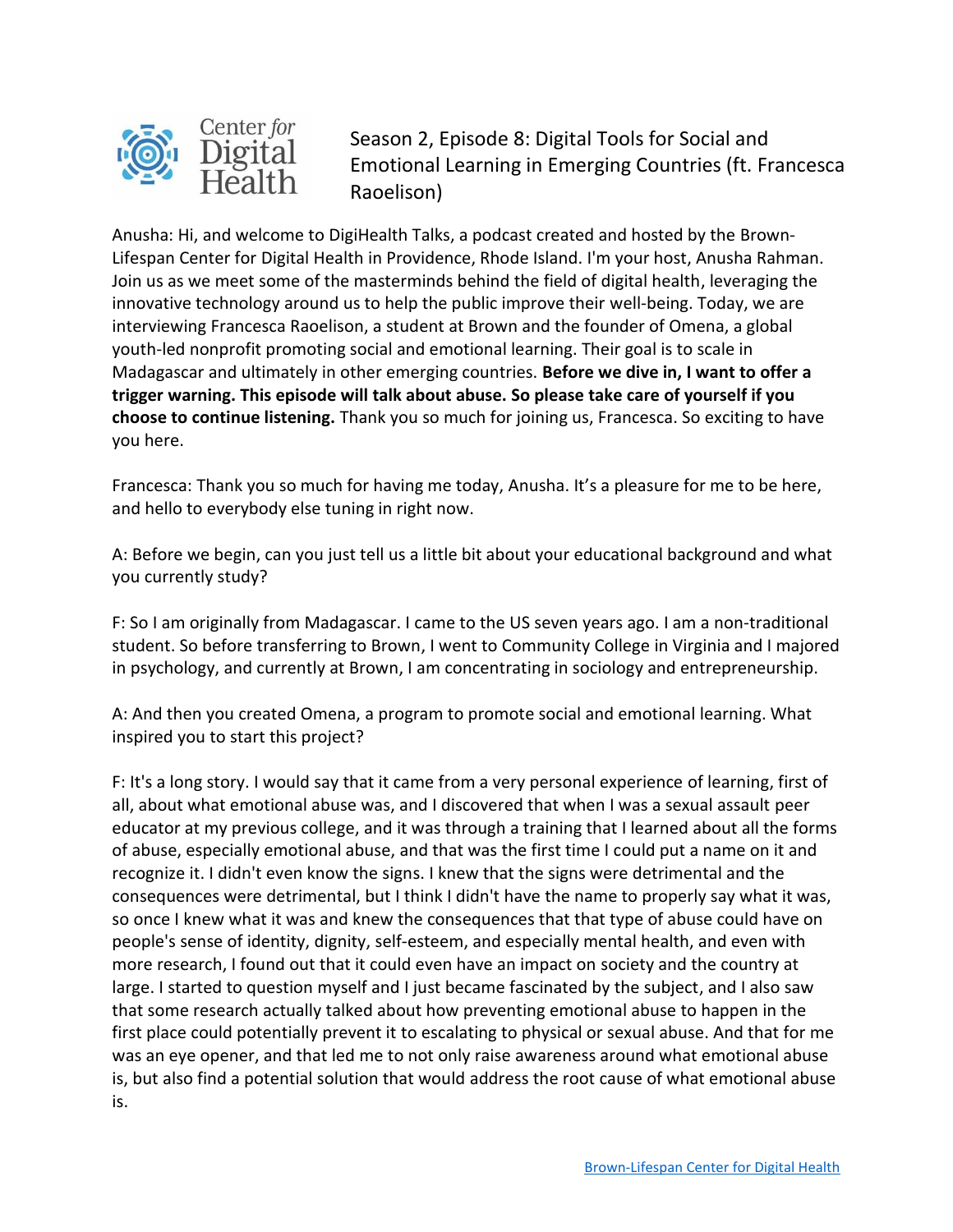## A: And what is emotional abuse?

F: Yes. So emotional abuse is usually known as psychological abuse. Some people even talk about it as an emotional and verbal abuse, where we are using "emotional abuse" because of the solution that we are promoting, which is emotional intelligence. So emotional abuse is any type of abuse that is not physical, and it is done repeatedly, and it consists of belittlement, criticism, insults, humiliation, put downs. It can even be very subtle jokes or sarcasm sometimes, and people are always surprised when we do say that. It can also be repetitive intimidation, guilt tripping, manipulation, or control. Those are the signs of emotional abuse. And when it comes to understanding the root cause of emotional abuse, what we found was that whenever there is this power imbalance, so wherever there is a system of oppression in place, that's where emotional abuse can be the most pervasive. And in Madagascar, for example, the systems of oppressions in place, that have been in place, such as colonialism as well as patriarchy, have been the reason why emotional abuse has been an inter-generational problem that has been passed down from generation to generation and has created this cycle of violence. And yeah, I think it is crucial to understand why it's happening, so that we can find a better way to find the solution as well.

A: And so your app, Omena, is trying to really target survivors of emotional abuse?

F: So, what we actually, what we realized, and that was based on a video that I shared on social media where I talk about what emotional abuse is and how pervasive and very subtle it could be. I shared the video to see if people could relate to the problem and the next day, the video went viral not just in my country, but also in other countries. And when they reached out, they started saying that they experienced it or they were perpetrators without knowing that they were. So really the movement of awareness that we are starting is for everybody to know that this is a form of abuse that should be talked about and the solution is more targeted towards the survivors.

## A: And so what does your app do?

F: So right now we're still in this stage of creating the app. What we have focused on was really creating the personal experience with the community. And it's based on, first of all, training, so training people who have gone through emotional abuse to first learn about it, learn what the definition is, why it's important to break the cycle. They also learn about what Omena does because they are ambassadors and they're gonna help us really spread the message and the awareness. And then, once they are trained, they go through what we call a community of practice where they get to learn from each other, to exchange best practices based on the tools that we provided them with. And then after that, they go into the community and start raising awareness and then promoting social emotional learning in the different schools that we are partnering with. And then based on that model, that's what we are bringing into the application as well. And it's really in co-collaboration with the community that they are serving based on their needs, and we are still really tweaking it and then making sure that it's the right solution.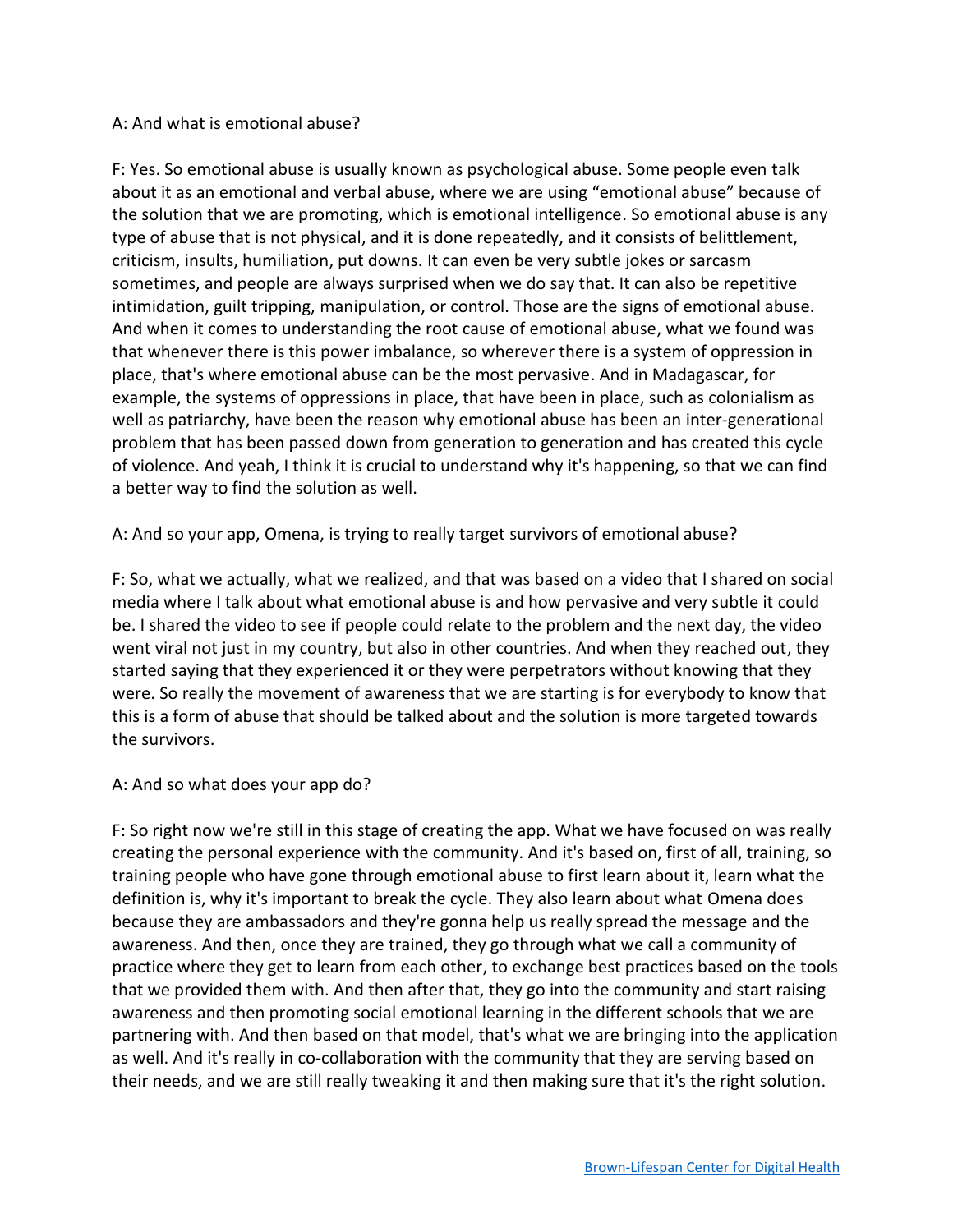A: Sure, it's a pretty new program, you want to make sure that it's effective and it's actually working. For those of us who are not familiar, would you mind telling us what social and emotional learning actually is?

F: In very simple words, it's emotional intelligence. It's emotional literacy. It's learning about our emotions, naming them, understanding them, seeing them in ourselves first, understanding them for us, and then also seeing how it works with others and building empathy and also being able to interact with others in a more healthier way, basically. And what we have seen from research is that once we promote emotional and social, emotional intelligence for the person and social intelligence for the other people, then we've seen that it fuels healthier relationships, better decision-making, as well as increasing the capacity for children to be more empathetic, vulnerable, and honest as well. And we've seen that it also helps with gender equality. And then once all of that is in place, it disrupts the pattern of violence, and then, yeah, it promotes healthier relationships overall and then healthier people, well-being in communities and countries at large.

A: How did you create this solution? Who did you work with to get here?

F: It all started with so many assumptions based on my personal experience. I saw that because we didn't have the name for emotional abuse in the first place, we couldn't see it when it was happening around us and also – so, first of all, not knowing what it was and all of the different signs, and then second of all, we had this distorted view of what a healthy relationship looks like. Sometimes we think that it's based on possessiveness, on control and belittlement, like it's so normalized that we think that that's the norm. And once that happens, we cannot see the opposite, or when the opposite, which is healthy relationship, happens, we don't see it as it. And based on those assumptions, that's where we created the solution. So what I would say is very specific and unique to Omena the training that we have created with the team, who are all survivors, and we have this global team of youth and young professionals, all Fulbright scholars, and we also have Rhodes Scholars, and we created this really based on our experiences, but also on all our, what is it called, specificities, our majors basically, on sociology, psychology, international development, and entrepreneurship, and then that is very specific to us. And then the other one, which is the curriculum that is based on social emotional learning. That one has been designed with the help of other organizations, actually authors of children's books from Educate to Empower publisher. And they provided us with their books that are based solely on emotional intelligence for kids and children. And then we also worked with The Institute of Social Emotional Learning in California and then the last one is the One Love Foundation, that is promoting healthy relationships. So combining all of that and creating a curriculum that was not only culturally appropriate – we translated it – but also we did pilot it to make sure that it was the right fit for the people. And we decided to go from there because not only is social emotional learning is pretty new, but it was already created, so we didn't want to start from scratch because it was already out there. We just wanted to make sure that it worked for us. But the training that we created, though, we didn't see anywhere else. So I think that one was very specific to us and really tailored to the needs of the people that were serving.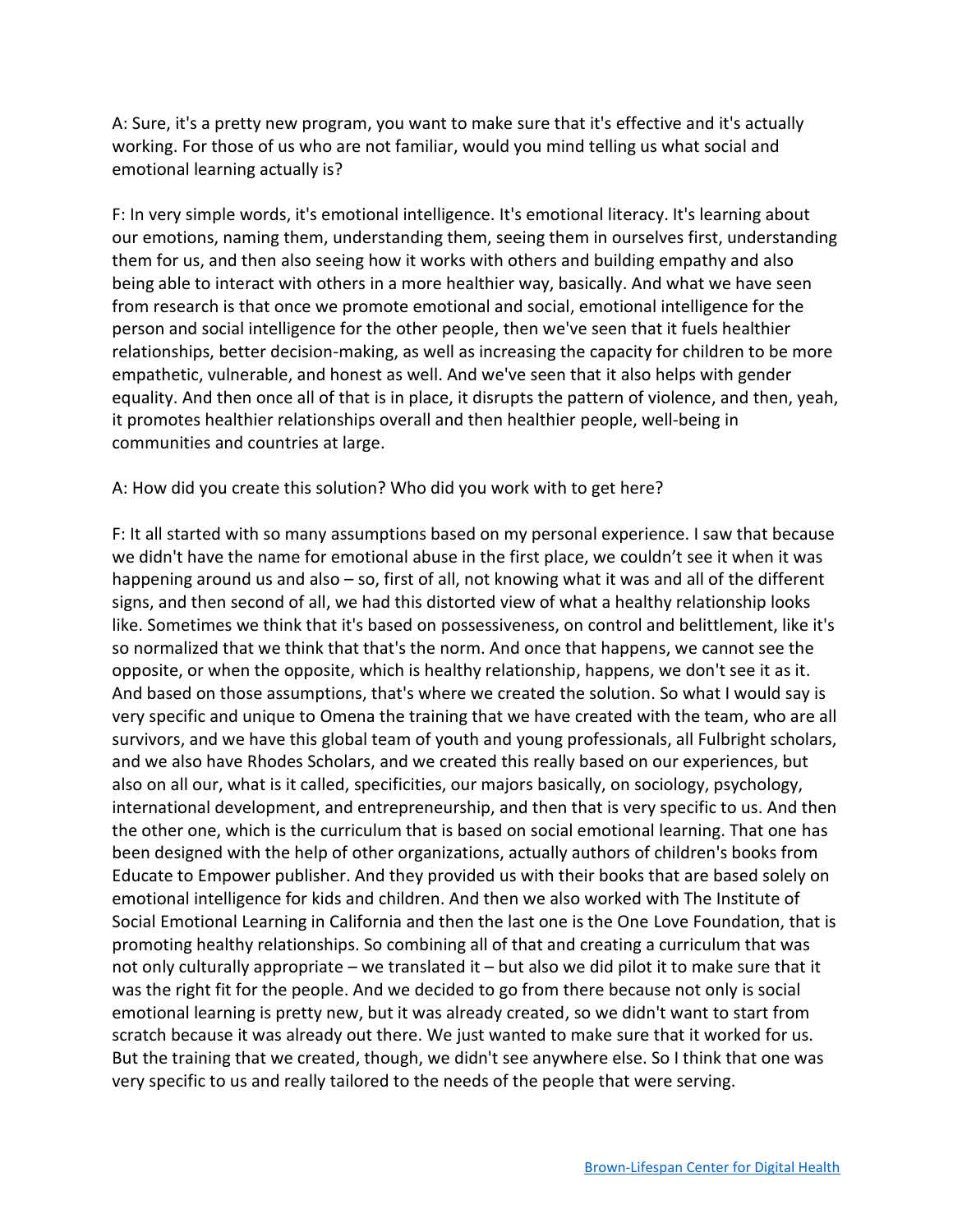A: So you really took a bunch of different expertise together and you created this program that would work for your country that was culturally sensitive, aware, things like that.

F: Yes. And I think what's awesome with what we provide is that emotions are universal and the way we are approaching it has been, people have been very responsive towards what we offer and not only in Madagascar. The one in Madagascar, making sure that it was in French and Malagasy has been crucial when it came to providing that same training to other people outside, which was our ambassadors, who are in 13 different countries now. We did have the same approach and we actually saw that they could relate to what we were talking about. But I think the approach in terms of, depending on their culture and how they would take in the information could be different and could be improved.

A: And to take a step back but also continue in this realm of community, I want to talk a little bit about the impact of this app on the community and talk a little bit more about the implementation of the program. What are some of the advantages and disadvantages to using this kind of train-the-trainer program that you have created?

F: First of all, I think that the peer-to-peer model in itself, the fact that we have been able to create this program by youth for youth, has helped us really be successful in the way we have approached the problem and the solution as well. We have seen that youth are more comfortable, they have been very responsive, and we've been able to create these safe spaces for them to be themselves in these spaces. So I would say the representation having the youth lead these sessions have been tremendously helpful. Now in terms of the approach in itself, making sure that what we have – the videos, the different workshops – they are super interactive. And also because we've been able to work with established organizations on the ground, meaning that the peer-to-peer model was successful as well. We also found that the model that we're using is very cost effective because by training an educator, we're able to have them reach at least 50, either students or people in the community. And so far we've been able to train over 150 community educators. So in the next year we are hoping to impact over 7000 people in the community and students. So I would say that that has been super beneficial for us, and now that we would be moving most of our programming online, I think the impact is gonna even triple because of the accessibility and having people access this information on a virtual platform. In terms of, I would say downside of the model, in countries like Madagascar, especially doing this work on a nonprofit basis, it's hard to get youth motivated without some financial support or stipend, because as much as they are excited about the cause, the reality is that everyday people are trying to make ends meet and finding money to be able to even go to the school. The reality is they don't have that money sometimes, so as an early stage non-profit organization wanting to grow and make an impact, that burden of not having enough funding and being able to provide a stipend to these youth has been one of the barriers for us. Also, the type of program that we have is another barrier, I would say, or something that we need to make sure we are looking at, is that we are most likely attracting also potential predators because we're working with children and youth. We need to make sure that our screening and the people that we bring on are people who are not, I would say, the perpetrators. So making sure of that and the quality control and all of the compliance, we need to make sure that we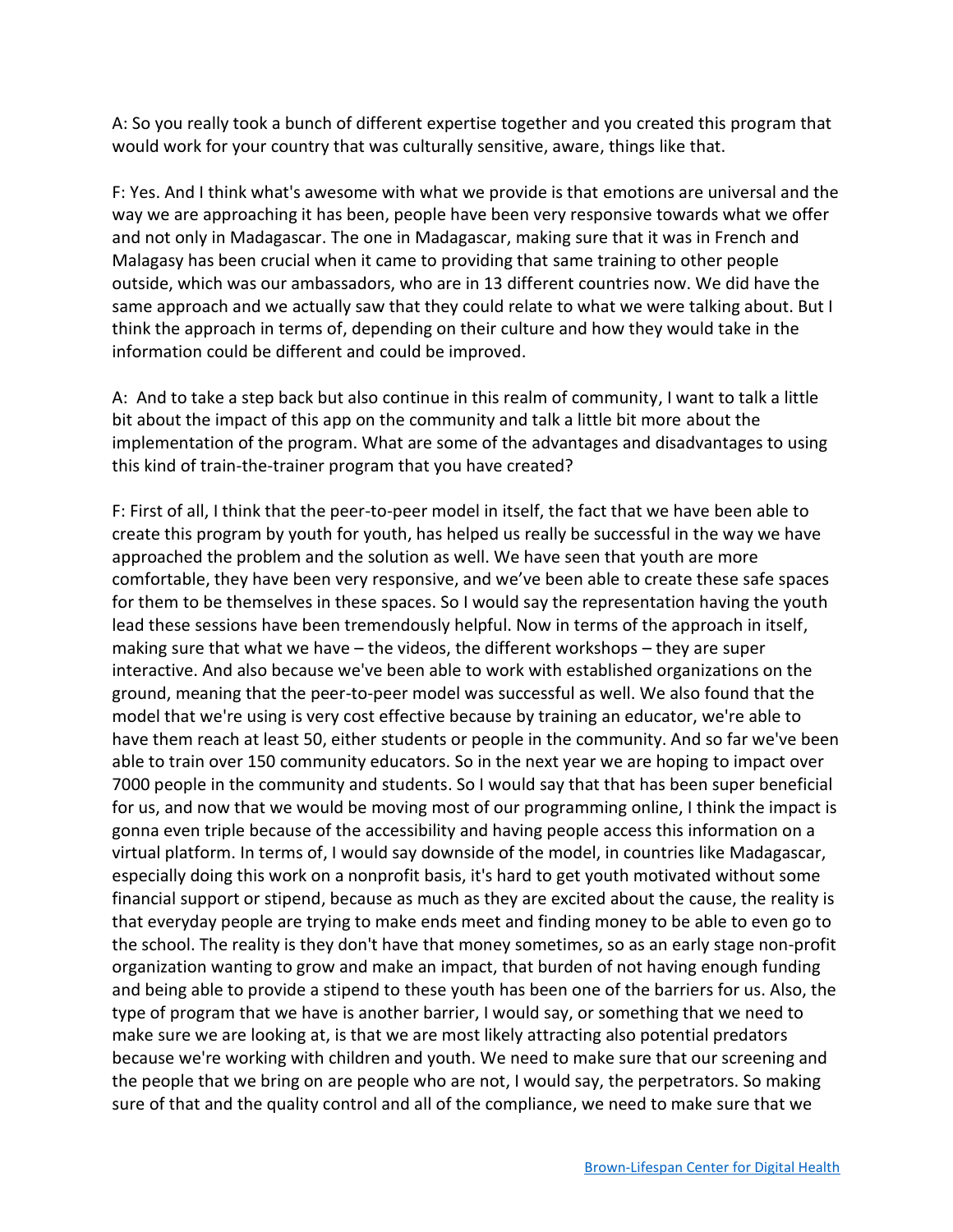learn we are compliant when it comes to having these people on board. So that can be also a problem in the model that we are using right now, but making sure right now that those are taken care of.

A: I really appreciate the honesty in that reflection there. Would you also say that it's a challenge implementing the program in Madagascar, even though you are here in Providence?

F: Again, I think it comes down to the funding. We started Omena as a remote work because I was here already when it all started, and it all started with that video that was shared online. And that's where actually I saw the strength of being able to use technology to make impact in the world. And it's funny, because before we started, I mean when we started, that was before COVID, people were telling us you are so far away, what are you doing? This work is so, so far away from you. And for me, it was a matter of having the right people, being able to train them. And then having them motivated to do the work, and part of the motivation is that economic empowerment, I would say, to be able to provide that financial support to the people. So I think that that has been that has been the barrier for us to be able to do the work. But I'm still here right now. The work is continuing in Madagascar and because we actually just got the chance to succeed in our first crowdsourcing, we got the financials to be able to continue work right now, as we're speaking.

## A: Congratulations on that!

F: Thank you. It's just the beginning, we still need so much support and yeah, we're working on it.

A: Very cool. And a final question for you. How do you see digital health innovations impacting emerging nations, say 20 or 30 years from now?

F: In the next 20 or 30 years, I really see digital innovation as being a breakthrough innovation for emerging countries, and it might take some time, but once that would happen, it will tremendously change the lives of people because ultimately that would lead to economic growth and also well-being of the population. But I think before that, there is so much work to do still in terms of educating the population around how to even use those types of platforms, and before that, even providing people with access to Internet, because in reality, so many people still don't have access and the luxury to even use that. So, I would say as long as they have access to that, the education to be able to navigate these types of platforms, the information, and then also having good law and governance environment in place to make sure that people's data and privacy are protected. So much work still, but I really see this as a breakthrough in emerging countries in the next years.

A: The work you're doing is very impactful and if people want to learn more and support Omena, where can they go?